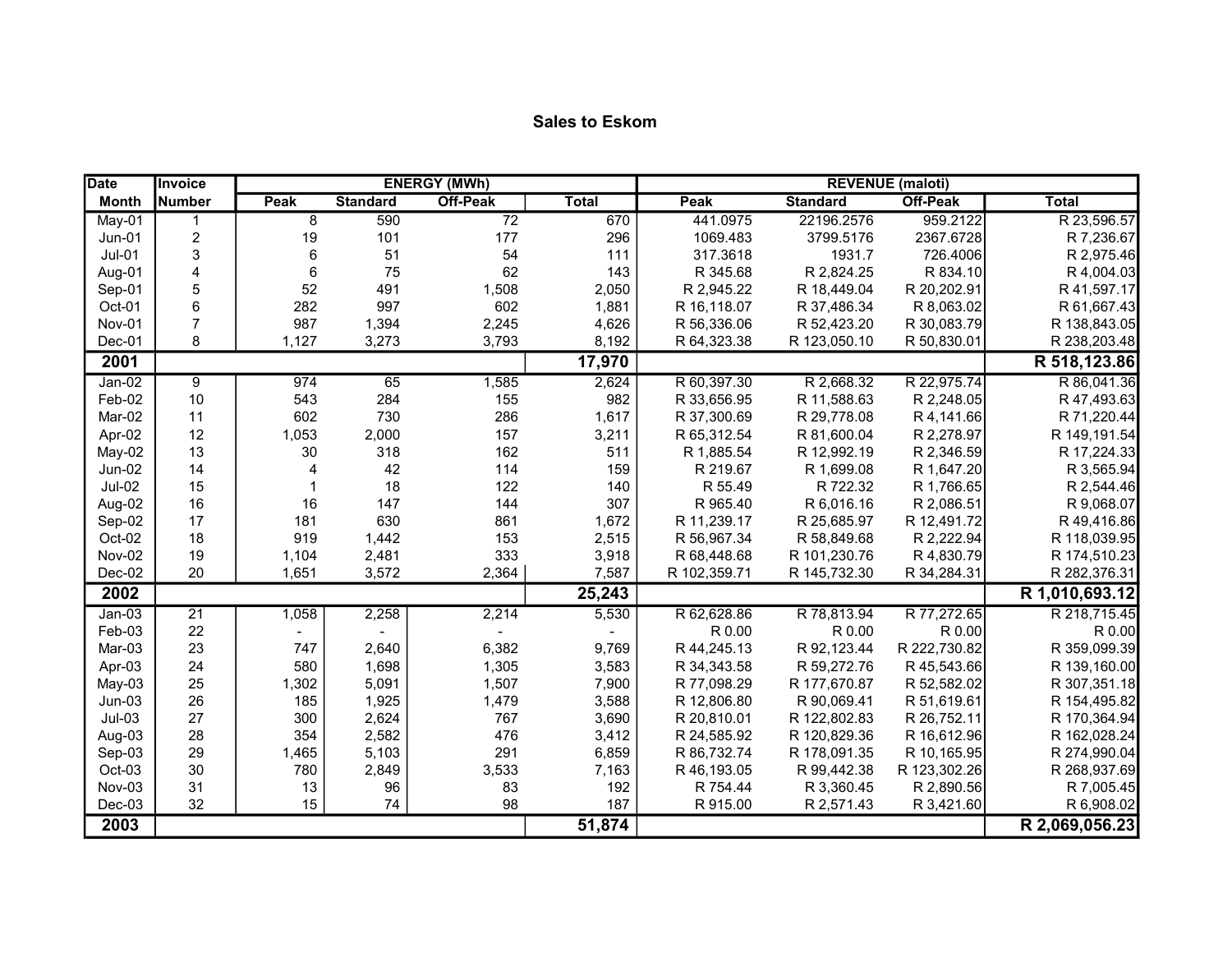| <b>Date</b>   | <b>Invoice</b> |                |                 | <b>ENERGY (MWh)</b> |              |             |                 | <b>REVENUE</b> (maloti) |                |
|---------------|----------------|----------------|-----------------|---------------------|--------------|-------------|-----------------|-------------------------|----------------|
| <b>Month</b>  | Number         | Peak           | <b>Standard</b> | <b>Off-Peak</b>     | <b>Total</b> | Peak        | <b>Standard</b> | <b>Off-Peak</b>         | <b>Total</b>   |
| Jan-04        | 33             | 1,562          | 1,532           | 154                 | 3,249        | R 94,842.05 | R 54,853.05     | R 5,510.05              | R 155,205.15   |
| Feb-04        | 34             | 94             | 84              | 76                  | 253          | R 5,684.43  | R 3,007.20      | R 2,709.06              | R 11,400.69    |
| Mar-04        | 35             | 16             | 88              | 103                 | 208          | R 987.71    | R 3,151.55      | R 3,704.87              | R 7,844.13     |
| Apr-04        | 36             | 14             | 91              | 99                  | 204          | R 862.43    | R 3,257.94      | R 3,548.50              | R 7,668.86     |
| May-04        | 37             | 13             | 104             | 85                  | 202          | R 775.02    | R 3,740.10      | R 3,035.55              | R 7,550.67     |
| Jun-04        | 38             | $\overline{c}$ | 58              | 66                  | 126          | R 133.10    | R 2,783.23      | R 2,356.79              | R 5,273.12     |
| $Jul-04$      | 39             | $\mathbf 0$    | 51              | 61                  | 112          | R 34.13     | R 2,429.57      | R 2,166.90              | R 4,630.60     |
| Aug-04        | 40             | $\overline{c}$ | 56              | 63                  | 121          | R 175.76    | R 2,703.74      | R 2,238.22              | R 5,117.72     |
| Sep-04        | 41             | 11             | 82              | 146                 | 239          | R 639.54    | R 2,948.77      | R 5,223.94              | R 8,812.25     |
| Oct-04        | 42             | $\overline{7}$ | 51              | 54                  | 112          | R 394.79    | R 1,829.24      | R 1,932.34              | R 4,156.37     |
| Nov-04        | 43             | 80             | 327             | 557                 | 964          | R 4,870.08  | R 11,717.77     | R 19,935.16             | R 36,523.01    |
| Dec-04        | 44             | 12             | 77              | 215                 | 305          | R 754.62    | R 2,764.91      | R 7,699.29              | R 11,218.82    |
| 2004          |                |                |                 |                     | 6,094        |             |                 |                         | R 265,401.38   |
| $Jan-05$      | 45             | 206            | 629             | 1,012               | 1,847        | R 13,002.01 | R 23,464.09     | R 37,754.16             | R 74,220.26    |
| Feb-05        | 46             | 391            | 1,139           | 1,495               | 3,026        | R 24,732.94 | R 42,502.31     | R 55,756.64             | R 122,991.88   |
| Mar-05        | 47             | 425            | 1,194           | 1,825               | 3,444        | R 26,857.98 | R 44,531.72     | R 68,076.38             | R 139,466.08   |
| Apr-05        | 48             | 419            | 1,222           | 1,598               | 3,238        | R 26,480.29 | R 45,567.47     | R 59,598.84             | R 131,646.60   |
| May-05        | 49             | 150            | 1,055           | 1,693               | 2,898        | R 9,460.28  | R 39,358.36     | R 63,156.36             | R 111,975.00   |
| Jun-05        | 50             | 4              | 577             | 1,564               | 2,144        | R 302.05    | R 38,063.52     | R 88,996.15             | R 127,361.73   |
| <b>Jul-05</b> | 51             | 0              | 43              | 71                  | 114          | R 33.78     | R 2,822.69      | R 4,014.86              | R 6,871.33     |
| Aug-05        | 52             | 4              | 127             | 223                 | 354          | R 315.96    | R 8,380.94      | R 12,676.86             | R 21,373.77    |
| Sep-05        | 53             | 52             | 223             | 255                 | 530          | R 3,839.96  | R 12,678.23     | R 14,513.60             | R 31,031.79    |
| Oct-05        | 54             | 449            | 1,388           | 2,095               | 3,932        | R 33,107.27 | R 78,990.40     | R 119,189.57            | R 231,287.24   |
| Nov-05        | 55             | 47             | 200             | 266                 | 513          | R 3,489.26  | R 11,394.57     | R 15,132.21             | R 30,016.04    |
| $Dec-05$      | 56             | 26             | 107             | 131                 | 264          | R 1,923.08  | R 6,063.95      | R 7,477.00              | R 15,464.03    |
| 2005          |                |                |                 |                     | 22,304       |             |                 |                         | R 1,043,705.77 |
| $Jan-06$      | 57             | 823            | 2,078           | 4,852               | 7,753        | R 52,042.92 | R 77,491.20     | R 180,994.22            | R 310,528.34   |
| Feb-06        | 58             | 11             | 68              | 64                  | 142          | R 696.21    | R 2,518.20      | R 2,374.07              | R 5,588.48     |
| Mar-06        | 59             | 9              | 55              | 80                  | 143          | R 543.01    | R 2,044.64      | R 2,978.33              | R 5,565.98     |
| Apr-06        | 60             | 8              | 43              | 51                  | 102          | R 489.93    | R 1,604.20      | R 1,896.93              | R 3,991.05     |
| May-06        | 61             |                | 42              | 49                  | 92           | R 59.60     | R 2,492.94      | R 2,942.16              | R 5,494.70     |
| Jun-06        | 62             |                | 28              | 49                  | 77           | R 56.38     | R 1,962.08      | R 2,900.54              | R 4,918.99     |
| <b>Jul-06</b> | 63             |                | 30              | 84                  | 115          | R 52.20     | R 2,098.66      | R 5,008.85              | R 7,159.70     |
| Aug-06        | 64             | 0              | 57              | 72                  | 130          | R 41.76     | R 3,979.12      | R 4,301.29              | R 8,322.17     |
| Sep-06        | 65             | 4              | 41              | 50                  | 95           | R 324.06    | R 2,429.79      | R 3,011.80              | R 5,765.65     |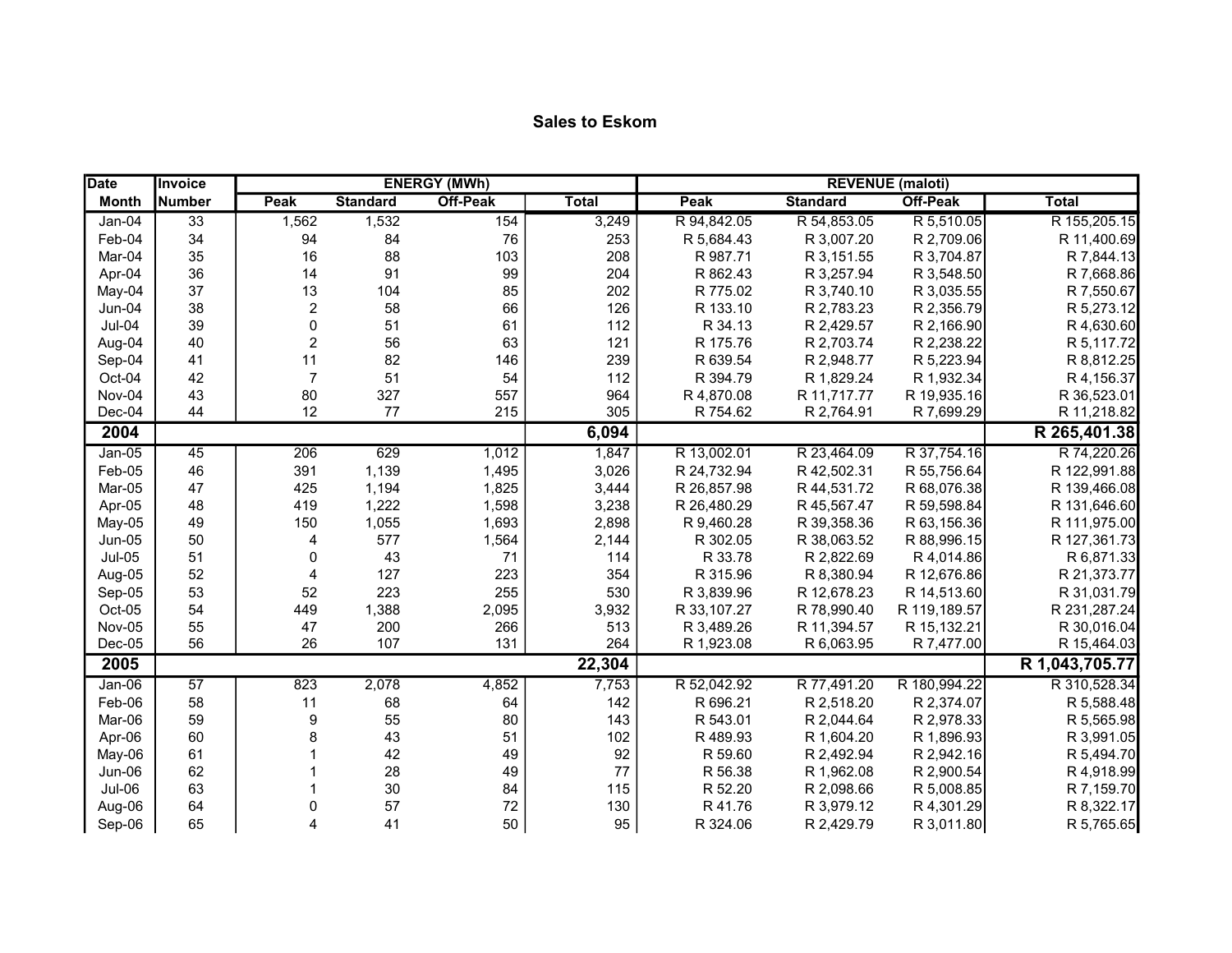| <b>Date</b>   | <b>Invoice</b> |                         |                 | <b>ENERGY (MWh)</b> |              |             |                 | <b>REVENUE</b> (maloti) |              |
|---------------|----------------|-------------------------|-----------------|---------------------|--------------|-------------|-----------------|-------------------------|--------------|
| <b>Month</b>  | <b>Number</b>  | Peak                    | <b>Standard</b> | <b>Off-Peak</b>     | <b>Total</b> | Peak        | <b>Standard</b> | <b>Off-Peak</b>         | <b>Total</b> |
| Oct-06        | 66             | 11                      | 60              | 44                  | 116          | R 871.99    | R 3,608.45      | R 2,648.06              | R 7,128.51   |
| Nov-06        | 67             | $\mathbf 0$             | 17              | 15                  | 33           | R 32.44     | R 1,040.16      | R 891.32                | R 1,963.92   |
| Dec-06        | 68             | 212                     | 448             | 1,624               | 2,284        | R 16,467.57 | R 26,782.03     | R 97,093.67             | R 140,343.27 |
| 2006          |                |                         |                 |                     | 11,081       |             |                 |                         | R 506,770.77 |
| $Jan-07$      | 69             | 42                      | 106             | 145                 | 294          | R 3,281.24  | R 6,345.08      | R 8,681.35              | R 18,307.66  |
| Feb-07        | 70             | 16                      | 91              | 167                 | 274          | R 1,232.21  | R 5,463.33      | R 9,957.12              | R 16,652.66  |
| Mar-07        | 71             | 15                      | 82              | 72                  | 169          | R 1,139.40  | R 4,895.23      | R 4,315.23              | R 10,349.86  |
| Apr-07        | 72             | $\overline{7}$          | 66              | 96                  | 169          | R 564.06    | R 4,149.42      | R 6,106.39              | R 10,819.88  |
| May-07        | 73             | 4                       | 39              | 54                  | 97           | R 350.13    | R 2,443.79      | R 3,426.10              | R 6,220.02   |
| Jun-07        | 74             |                         | 63              | 96                  | 160          | R 0.00      | R 4,661.48      | R 6,096.61              | R 10,758.09  |
| Jul-07        | 75             | 3                       | 285             | 168                 | 456          | R 297.96    | R 20,914.34     | R 10,616.78             | R 31,829.08  |
| Aug-07        | 76             | 37                      | 961             | 97                  | 1,095        | R 3,402.60  | R 70,614.26     | R 6,146.32              | R 80,163.18  |
| Sep-07        | 77             | 365                     | 1,345           | 216                 | 1,927        | R 30,037.85 | R 85,164.83     | R 13,660.22             | R 128,862.91 |
| Oct-07        | 78             | 237                     | 1,018           | 2,395               | 3,650        | R 19,470.98 | R 64,463.00     | R 151,582.19            | R 235,516.17 |
| Nov-07        | 79             | 8                       | 65              | 49                  | 122          | R 679.38    | R 4,113.30      | R 3,087.52              | R 7,880.20   |
| Dec-07        | 80             | 10                      | 45              | 61                  | 116          | R 830.79    | R 2,844.19      | R 3,887.75              | R 7,562.73   |
| 2007          |                |                         |                 |                     | 8,527        |             |                 |                         | R 564,922.42 |
| $Jan-08$      | 81             | $\overline{24}$         | $\overline{98}$ | 67                  | 189          | R 1,967.36  | R 6,206.97      | R 4,243.92              | R 12,418.24  |
| Feb-08        | 82             | $\overline{7}$          | 48              | 114                 | 170          | R 616.14    | R 3,038.40      | R 7,225.56              | R 10,880.10  |
| Mar-08        | 83             | 8                       | 50              | 56                  | 114          | R 617.88    | R 3,187.77      | R 3,526.55              | R 7,332.20   |
| Apr-08        | 84             | 69                      | 188             | 282                 | 539          | R 6,470.09  | R 13,560.73     | R 20,424.07             | R 41,101.78  |
| May-08        | 85             | 154                     | 474             | 91                  | 719          | R 14,426.29 | R 34,261.11     | R 6,580.57              | R 55,267.97  |
| Jun-08        | 86             |                         | 43              | 45                  | 89           | R 138.36    | R 3,615.94      | R 3,231.29              | R 6,985.59   |
| <b>Jul-08</b> | 87             | 3                       | 36              | 387                 | 426          | R 323.57    | R 3,571.65      | R 32,864.29             | R 36,759.52  |
| Aug-08        | 88             | 0                       | 30              | 110                 | 140          | R 51.50     | R 2,924.40      | R 9,319.25              | R 12,295.14  |
| Sep-08        | 89             | $\overline{7}$          | 221             | 100                 | 328          | R 800.41    | R 18,741.27     | R 8,464.68              | R 28,006.36  |
| Oct-08        | 90             | 3                       | 33              | 340                 | 376          | R 301.78    | R 2,835.61      | R 28,886.57             | R 32,023.95  |
| Nov-08        | 91             | $\overline{\mathbf{c}}$ | 17              | 109                 | 128          | R 223.32    | R 1,466.75      | R 9,259.59              | R 10,949.65  |
| Dec-08        | 92             | 47                      | 86              | 419                 | 552          | R 5,194.87  | R 7,280.75      | R 35,574.30             | R 48,049.91  |
| 2008          |                |                         |                 |                     | 3,769        |             |                 |                         | R 302,070.41 |
| $Jan-09$      | 93             | 15                      | $\overline{24}$ | 130                 | 169          | R 1,614.26  | R 2,008.83      | R 11,073.79             | R 14,696.88  |
| Feb-09        | 94             | 25                      | 80              | 153                 | 258          | R 2,757.75  | R 6,823.68      | R 12,998.50             | R 22,579.93  |
| Mar-09        | 95             | 8                       | 56              | 163                 | 227          | R 878.02    | R 4,714.19      | R 13,869.29             | R 19,461.51  |
| Apr-09        | 96             | 14                      | 161             | 89                  | 265          | R 1,570.53  | R 13,702.45     | R 7,561.53              | R 22,834.52  |
| May-09        | 97             | 0                       | 26              | 68                  | 94           | R48.18      | R 2,201.67      | R 5,737.96              | R 7,987.81   |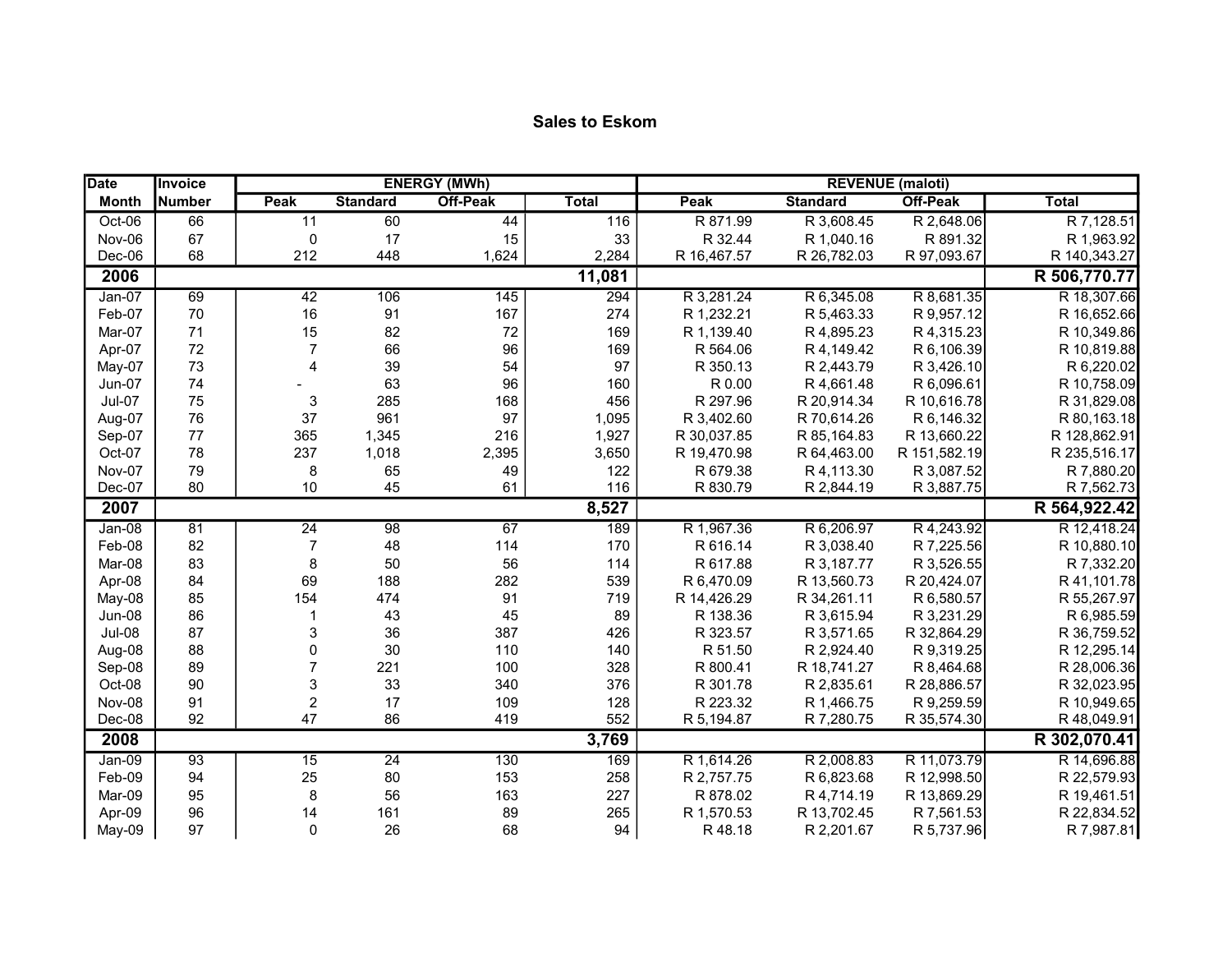| <b>Date</b>   | <b>Invoice</b> |                 |                          | <b>ENERGY (MWh)</b> |              |              |                 | <b>REVENUE</b> (maloti) |                |
|---------------|----------------|-----------------|--------------------------|---------------------|--------------|--------------|-----------------|-------------------------|----------------|
| <b>Month</b>  | Number         | Peak            | <b>Standard</b>          | <b>Off-Peak</b>     | <b>Total</b> | <b>Peak</b>  | <b>Standard</b> | <b>Off-Peak</b>         | <b>Total</b>   |
| <b>Jun-09</b> | 98             |                 | $\overline{7}$           | 83                  | 90           | R 0.00       | R 687.30        | R 7,022.55              | R 7,709.84     |
| <b>Jul-09</b> | 99             | $\mathbf 0$     | 4                        | 85                  | 89           | R 0.23       | R 471.73        | R 8,990.07              | R 9,462.03     |
| Aug-09        | 100            | 5               | 39                       | 151                 | 195          | R 745.93     | R 4,788.62      | R 16,018.99             | R 21,553.54    |
| Sep-09        | 101            | 1               | 38                       | 59                  | 99           | R 162.21     | R 4,030.88      | R 6,286.90              | R 10,479.99    |
| Oct-09        | 102            | $20\,$          | 59                       | 89                  | 168          | R 2,794.76   | R 6,234.34      | R 9,404.53              | R 18,433.63    |
| Nov-09        | 103            | $\overline{7}$  | 12                       | 20                  | 39           | R 913.58     | R 1,231.96      | R 2,149.58              | R 4,295.12     |
| $Dec-09$      | 104            | 17              | 15                       | 11                  | 42           | R 2,282.09   | R 1,540.62      | R 1,153.68              | R 4,976.39     |
| 2009          |                |                 |                          |                     | 1,733        |              |                 |                         | R 164,471.19   |
| $Jan-10$      | 105            | $\mathbf 1$     | 23                       | 142                 | 167          | R 200.52     | R 2,453.97      | R 15,083.38             | R 17,737.87    |
| Feb-10        | 106            | 9               | 26                       | 340                 | 375          | R 1,254.91   | R 2,739.64      | R 35,965.47             | R 39,960.02    |
| Mar-10        | 107            | $\mathbf 1$     | 22                       | 276                 | 299          | R 111.62     | R 2,376.50      | R 29,249.34             | R 31,737.46    |
| Apr-10        | 108            |                 | $\overline{1}$           | 306                 | 306          | R 0.00       | R 88.90         | R 39,966.29             | R 40,055.19    |
| May-10        | 109            |                 | 17                       | 1,097               | 1,114        | R 0.00       | R 2,185.76      | R 143,496.98            | R 145,682.74   |
| <b>Jun-10</b> | 110            | 56              | 127                      | 853                 | 1,036        | R 10,756.84  | R 19,311.03     | R 111,550.09            | R 142,027.46   |
| $Jul-10$      | 111            |                 | $\overline{\mathcal{L}}$ | 493                 | 497          | R 0.00       | R 607.79        | R 64,521.99             | R 65,129.78    |
| Aug-10        | 112            |                 | 5                        | 525                 | 530          | R 0.00       | R 701.71        | R 68,680.80             | R 69,382.50    |
| Sep-10        | 113            | $\mathbf 0$     | 31                       | 489                 | 520          | R 22.84      | R 3,999.29      | R 63,994.35             | R 68,016.48    |
| Oct-10        | 114            |                 | $\overline{4}$           | 82                  | 86           | R 0.00       | R 581.08        | R 10,730.85             | R 11,311.93    |
| <b>Nov-10</b> | 115            |                 | $\overline{1}$           | 159                 | 160          | R 0.00       | R 149.41        | R 20,826.45             | R 20,975.86    |
| $Dec-10$      | 116            | 0               | 100                      | 325                 | 425          | R 6.85       | R 13,140.19     | R 42,501.77             | R 55,648.81    |
| 2010          |                |                 |                          |                     | 5,517        |              |                 |                         | R 707,666.11   |
| Jan-11        | 117            | $\overline{39}$ | 101                      | 653                 | 793          | R 6,577.25   | R 13,187.90     | R 85,468.86             | R 105,234.01   |
| Feb-11        | 118            |                 | $\,6$                    | 127                 | 133          | R 0.00       | R 810.35        | R 16,628.45             | R 17,438.81    |
| Mar-11        | 119            |                 |                          |                     |              | R 0.00       | R 0.00          | R 0.00                  | R 0.00         |
| Apr-11        | 120            |                 | $\pmb{0}$                | 92                  | 92           | R 0.00       | R 50.69         | R 15,275.82             | R 15,326.51    |
| May-11        | 121            | 6               | 159                      | 5,145               | 5,310        | R 1,378.88   | R 26,347.29     | R 854,216.54            | R 881,942.70   |
| <b>Jun-11</b> | 122            | 0               | 43                       | 3,976               | 4,019        | R 8.82       | R 8,290.33      | R 660,084.81            | R 668,383.96   |
| $Jul-11$      | 123            |                 | 4                        | 3,934               | 3,938        | R 0.00       | R 718.11        | R 653,224.55            | R 653,942.66   |
| Aug-11        | 124            | $\mathbf{1}$    | 257                      | 3,822               | 4,081        | R 324.93     | R 49,618.97     | R 634,613.28            | R 684,557.17   |
| Sep-11        | 125            | 12              | 463                      | 4,254               | 4,729        | R 2,630.39   | R 76,922.95     | R 706,247.87            | R 785,801.20   |
| Oct-11        | 126            |                 | $\mathbf 0$              | 1,259               | 1,260        | R 0.00       | R 80.33         | R 209,080.65            | R 209,160.98   |
| <b>Nov-11</b> | 127            | 77              | 183                      | 1,429               | 1,688        | R 16,560.19  | R 30,367.07     | R 237,226.00            | R 284, 153.27  |
| Dec-11        | 128            | 1,308           | 3,568                    | 8,266               | 13,143       | R 282,268.24 | R 592,392.86    | R 1,372,471.93          | R 2,247,133.04 |
| 2011          |                |                 |                          |                     | 39,187       |              |                 |                         | R 6,553,074.30 |
| $Jan-12$      | 129            | 1,020           | 2,252                    | 3,212               | 6,484        | R 220,043.77 | R 373,853.28    | R 533,253.40            | R 1,127,150.45 |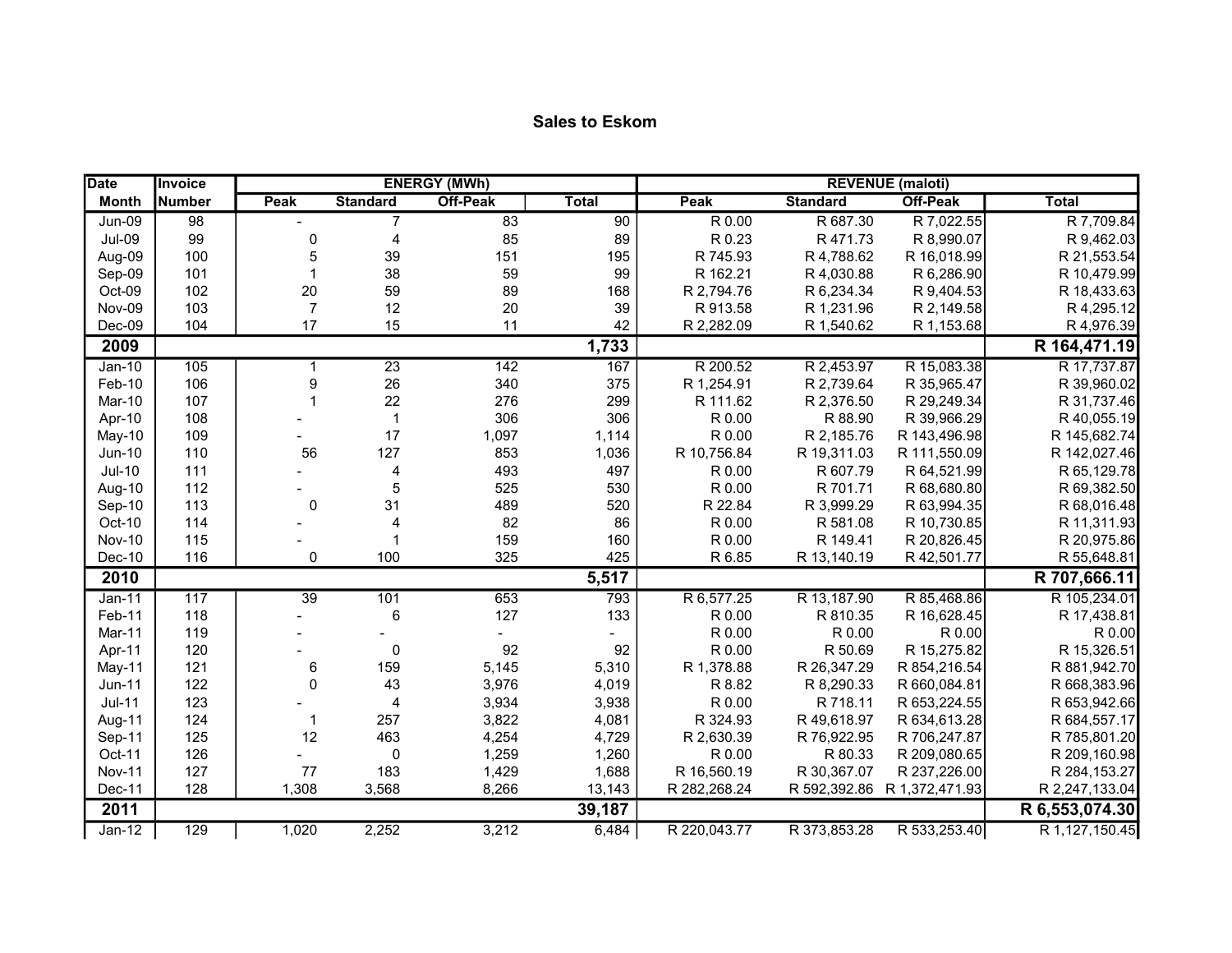| <b>Date</b>   | Invoice |                  |                          | <b>ENERGY (MWh)</b> |              |             |                 | <b>REVENUE</b> (maloti) |                |
|---------------|---------|------------------|--------------------------|---------------------|--------------|-------------|-----------------|-------------------------|----------------|
| <b>Month</b>  | Number  | <b>Peak</b>      | <b>Standard</b>          | <b>Off-Peak</b>     | <b>Total</b> | <b>Peak</b> | <b>Standard</b> | <b>Off-Peak</b>         | <b>Total</b>   |
| Feb-12        | 130     | 50               | 90                       | 484                 | 625          | R 10,862.23 | R 14,923.89     | R 80,407.03             | R 106,193.15   |
| Mar-12        | 131     | 28               | 79                       | 376                 | 483          | R 5,983.76  | R 13,176.35     | R 62,416.02             | R 81,576.13    |
| Apr-12        | 132     |                  | 16                       | 870                 | 886          | R 0.00      | R 2,984.10      | R 166,235.17            | R 169,219.26   |
| May-12        | 133     |                  | 41                       | 1,951               | 1,992        | R 0.00      | R 9,043.96      | R 372,915.96            | R 381,959.92   |
| Jun-12        | 134     |                  | $\overline{\phantom{a}}$ | 1,551               | 1,551        | R 0.00      | R 0.00          | R 296,399.04            | R 296,399.04   |
| <b>Jul-12</b> | 135     |                  | $\mathbf{1}$             | 1,788               | 1,789        | R 0.00      | R 212.91        | R 341,655.24            | R 341,868.15   |
| Aug-12        | 136     | $\mathbf 0$      | 26                       | 2,150               | 2,177        | R 47.82     | R 5,829.26      | R 410,896.13            | R 416,773.21   |
| Sep-12        | 137     |                  | 4                        | 2,503               | 2,507        | R 0.00      | R 670.35        | R 478,397.66            | R479,068.01    |
| Oct-12        | 138     |                  |                          |                     |              | R 0.00      | R 0.00          | R 0.00                  | R 0.00         |
| <b>Nov-12</b> | 139     |                  |                          |                     |              | R 0.00      | R 0.00          | R 0.00                  | R 0.00         |
| Dec-12        | 140     | 216              | 550                      | 1,773               | 2,538        | R 53,542.94 | R 105,018.84    | R 338,755.36            | R 497,317.13   |
| 2012          |         |                  |                          |                     | 21,030       |             |                 |                         | R 3,897,524.46 |
| $Jan-13$      | 141     | 8                | $\overline{29}$          | $\overline{247}$    | 284          | R 2,046.63  | R 5,604.21      | R 47,107.65             | R 54,758.49    |
| Feb-13        | 142     | 21               | 57                       | 107                 | 185          | R 5,247.91  | R 10,840.60     | R 20,532.03             | R 36,620.54    |
| Mar-13        | 143     | 22               | 53                       | 96                  | 171          | R 5,530.85  | R 10,141.63     | R 18,365.96             | R 34,038.45    |
| Apr-13        | 144     | $\boldsymbol{9}$ | 0                        | 22                  | 30           | R 2,376.80  | R 2.41          | R 4,503.34              | R 6,882.56     |
| May-13        | 145     |                  | $\mathbf 0$              | 257                 | 257          | R 0.00      | R 88.76         | R 53,767.69             | R 53,856.44    |
| $Jun-13$      | 146     |                  |                          | 267                 | 267          | R 0.00      | R 0.00          | R 55,999.66             | R 55,999.66    |
| $Jul-13$      | 147     |                  | 3                        | 432                 | 434          | R 0.00      | R 628.06        | R 90,398.68             | R 91,026.75    |
| Aug-13        | 148     |                  |                          | 220                 | 220          | R 0.00      | R 0.00          | R 46, 107.67            | R 46,107.67    |
| Sep-13        | 149     | $\overline{7}$   | $\mathbf 1$              | 130                 | 138          | R 1,821.98  | R 206.05        | R 27,211.61             | R 29,239.64    |
| Oct-13        | 150     | $\Omega$         | $\overline{7}$           | 159                 | 166          | R 60.08     | R 1,460.04      | R 33,304.45             | R 34,824.57    |
| <b>Nov-13</b> | 151     |                  | $\overline{c}$           | 32                  | 34           | R 165.35    | R 340.74        | R 6,616.30              | R 7,122.39     |
| <b>Dec-13</b> | 152     |                  | 0                        | 37                  | 38           | R 0.00      | R41.01          | R 7,825.46              | R 7,866.47     |
| 2013          |         |                  |                          |                     | 2,225        |             |                 |                         | R 458,343.62   |
| $Jan-14$      | 153     |                  |                          | 16                  | 16           | R 0.00      | R 0.00          | R 3,427.46              | R 3,427.46     |
| Feb-14        | 154     |                  | $\,6$                    | 50                  | 55           | R 0.00      | R 1,160.91      | R 10,425.71             | R 11,586.62    |
| Mar-14        | 155     | -1               | $6\phantom{1}6$          | 52                  | 59           | R 206.88    | R 1,306.45      | R 10,946.96             | R 12,460.30    |
| Apr-14        | 156     |                  |                          | 60                  | 60           | R 0.00      | R 0.00          | R 13,580.69             | R 13,580.69    |
| May-14        | 157     |                  |                          | 53                  | 53           | R 0.00      | R 0.00          | R 11,882.12             | R 11,882.12    |
| Jun-14        | 158     |                  |                          | 477                 | 477          | R 0.00      | R 0.00          | R 107,900.66            | R 107,900.66   |
| <b>Jul-14</b> | 159     |                  | $\boldsymbol{2}$         | 1,159               | 1,160        | R 0.00      | R 448.57        | R 262,065.77            | R 262,514.33   |
| Aug-14        | 160     |                  | 5                        | 192                 | 196          | R 0.00      | R 1,264.47      | R 43,320.09             | R 44,584.55    |
| Sep-14        | 161     | 10               | 11                       | 304                 | 325          | R 2,837.24  | R 2,428.85      | R 68,839.79             | R 74,105.88    |
| Oct-14        | 162     |                  | $\mathbf{1}$             | 142                 | 143          | R 0.00      | R 213.24        | R 32,063.14             | R 32,276.39    |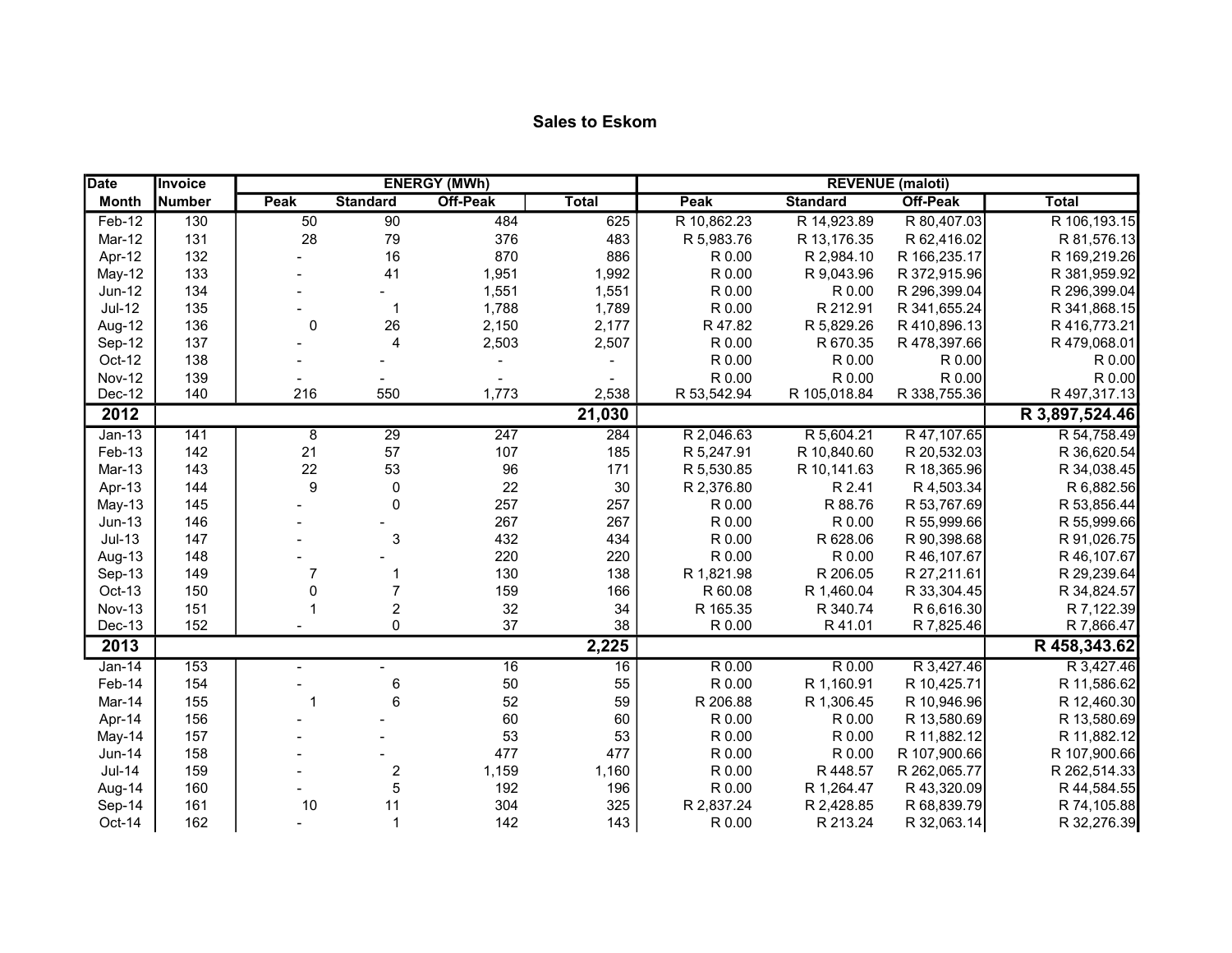| <b>Sales to Eskom</b> |  |  |
|-----------------------|--|--|
|-----------------------|--|--|

| <b>Date</b>   | Invoice       |                |                           | <b>ENERGY (MWh)</b> |                 |                     |                 | <b>REVENUE</b> (maloti) |                |
|---------------|---------------|----------------|---------------------------|---------------------|-----------------|---------------------|-----------------|-------------------------|----------------|
| <b>Month</b>  | <b>Number</b> | Peak           | <b>Standard</b>           | <b>Off-Peak</b>     | <b>Total</b>    | Peak                | <b>Standard</b> | <b>Off-Peak</b>         | <b>Total</b>   |
| <b>Nov-14</b> | 163           |                | $\overline{3}$            | $\overline{80}$     | 83              | $\overline{R}$ 0.00 | R 789.56        | R 18,066.61             | R 18,856.18    |
| Dec-14        | 164           | 0              | $\mathbf 0$               | 125                 | 125             | R 94.80             | R 36.92         | R 28,262.12             | R 28,393.83    |
| 2014          |               |                |                           |                     | 2,753           |                     |                 |                         | R 621,569.01   |
| $Jan-15$      | 165           |                | $\overline{0}$            | $6\phantom{1}6$     | 6               | R 0.00              | R 2.82          | R 1,295.09              | R 1,297.92     |
| Feb-15        | 166           | 4              | 20                        | 139                 | 163             | R 1,290.24          | R 4,482.23      | R 31,452.95             | R 37,225.43    |
| Mar-15        | 167           | $\overline{c}$ | $\pmb{0}$                 | 128                 | 131             | R 727.93            | R 91.20         | R 28,995.00             | R 29,814.14    |
| Apr-15        | 168           |                | $\pmb{0}$                 | 90                  | 90              | R 0.00              | R 70.78         | R 22,901.11             | R 22,971.89    |
| <b>May-15</b> | 169           |                | $\overline{\mathbf{4}}$   | 206                 | 211             | R 0.00              | R 1,258.12      | R 52,632.40             | R 53,890.52    |
| <b>Jun-15</b> | 170           |                |                           | 721                 | 721             | R 0.00              | R 0.00          | R 183,891.14            | R 183,891.14   |
| $Jul-15$      | 171           |                | $\ensuremath{\mathsf{3}}$ | 1,145               | 1,148           | R 0.00              | R 944.87        | R 291,813.44            | R 292,758.30   |
| Aug-15        | 172           |                | $\pmb{0}$                 | 782                 | 782             | R 0.00              | R 78.45         | R 199,351.05            | R 199,429.50   |
| Sep-15        | 173           |                | 4                         | 584                 | 588             | R 0.00              | R 1,050.27      | R 148,744.79            | R 149,795.06   |
| Oct-15        | 174           | 6              | $\overline{4}$            | 302                 | 312             | R 1,918.20          | R 1,103.37      | R 77,026.21             | R 80,047.79    |
| <b>Nov-15</b> | 175           |                | 22                        | 179                 | 200             | R 0.00              | R 5,497.28      | R 45,503.20             | R 51,000.47    |
| Dec-15        | 176           | 0              | $\mathbf 0$               | 55                  | 56              | R 8.58              | R 89.56         | R 14,061.18             | R 14,159.33    |
| 2015          |               |                |                           |                     | 4,408           |                     |                 |                         | R 1,116,281.50 |
| $Jan-16$      | 177           |                | $\overline{\phantom{0}}$  | $\overline{16}$     | $\overline{16}$ | R 0.00              | R 0.00          | R 4, 137.70             | R 4,137.70     |
| Feb-16        | 178           |                |                           |                     |                 | R 0.00              | R 0.00          | R 0.00                  | R 0.00         |
| Mar-16        | 179           |                |                           | 1                   | -1              | R 0.00              | R 0.00          | R 156.12                | R 156.12       |
| Apr-16        | 180           |                | $\pmb{0}$                 | 184                 | 184             | R 0.00              | R 130.93        | R 51,206.31             | R 51,337.23    |
| May-16        | 181           | 0              | $\mathbf 0$               | 652                 | 652             | R 1.39              | R 1.61          | R 181,928.57            | R 181,931.57   |
| <b>Jun-16</b> | 182           |                |                           | 235                 | 235             | R 0.00              | R 0.00          | R 65,678.14             | R 65,678.14    |
| <b>Jul-16</b> | 183           | $\mathbf 0$    |                           | 256                 | 256             | R 0.78              | R 0.00          | R 71,283.89             | R 71,284.67    |
| Aug-16        | 184           |                |                           | 227                 | 227             | R 0.00              | R 0.00          | R 63,308.07             | R 63,308.07    |
| Sep-16        | 185           |                |                           | 474                 | 474             | R 0.00              | R 0.00          | R 132,166.47            | R 132,166.47   |
| Oct-16        | 186           | 68             | 93                        | 205                 | 366             | R 24,683.59         | R 25,990.98     | R 57,212.07             | R 107,886.64   |
| <b>Nov-16</b> | 187           |                |                           | 183                 | 183             | R 0.00              | R 0.00          | R 51,052.35             | R 51,052.35    |
| Dec-16        | 188           |                |                           |                     |                 | R 0.00              | R 0.00          | R 0.00                  | R 0.00         |
| 2016          |               |                |                           |                     | 2,595           |                     |                 |                         | R 728,938.97   |
| $Jan-17$      | 189           |                |                           | $\overline{35}$     | $\overline{35}$ | R 0.00              | R 0.00          | R 9,808.27              | R 9,808.27     |
| Feb-17        | 190           |                |                           | 183                 | 183             | R 0.00              | R 0.00          | R 51,083.41             | R 51,083.41    |
| Mar-17        | 191           |                | $\pmb{0}$                 | 40                  | 40              | R 0.00              | R 2.95          | R 11,020.08             | R 11,023.02    |
| Apr-17        | 192           |                | 20                        | 84                  | 104             | R 0.00              | R 5,652.03      | R 24,072.42             | R 29,724.45    |
| May-17        | 193           |                |                           | $\overline{7}$      | $\overline{7}$  | R 0.00              | R 0.00          | R 1,946.39              | R 1,946.39     |
| <b>Jun-17</b> | 194           |                |                           | 94                  | 94              | R 0.00              | R 0.00          | R 26,796.93             | R 26,796.93    |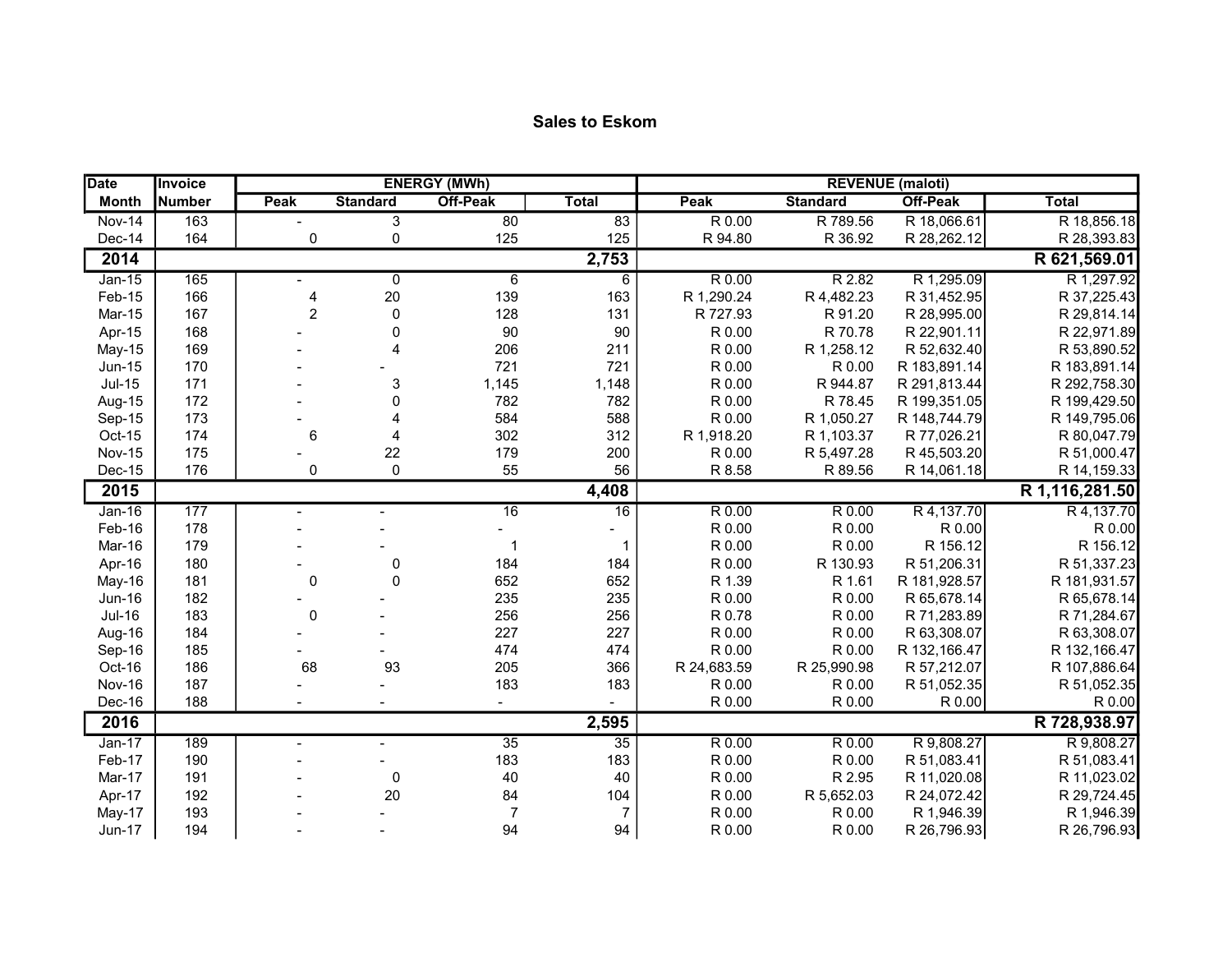| <b>Sales to Eskom</b> |  |  |  |
|-----------------------|--|--|--|
|-----------------------|--|--|--|

| <b>Date</b>   | Invoice          |                 |                 | <b>ENERGY (MWh)</b> |                |            |                     | <b>REVENUE</b> (maloti) |              |
|---------------|------------------|-----------------|-----------------|---------------------|----------------|------------|---------------------|-------------------------|--------------|
| <b>Month</b>  | <b>Number</b>    | Peak            | <b>Standard</b> | <b>Off-Peak</b>     | <b>Total</b>   | Peak       | <b>Standard</b>     | <b>Off-Peak</b>         | <b>Total</b> |
| $Jul-17$      | 195              |                 |                 | $\pmb{0}$           | $\overline{0}$ | R 0.00     | $\overline{R}$ 0.00 | R 0.82                  | R 0.82       |
| Aug-17        | 196              |                 |                 |                     |                | R 0.00     | R 0.00              | R 0.00                  | R 0.00       |
| Sep-17        | 197              |                 |                 | 46                  | 46             | R 0.00     | R 0.00              | R 13,160.43             | R 13,160.43  |
| Oct-17        | 198              |                 | 4               | 141                 | 145            | R 0.00     | R 1,282.09          | R 40,128.91             | R 41,411.00  |
| <b>Nov-17</b> | 199              |                 |                 | 99                  | 99             | R 0.00     | R 0.00              | R 28,171.22             | R 28,171.22  |
| Dec-17        | 200              |                 | 0               | $\mathbf 0$         | $\Omega$       | R 0.00     | R 0.27              | R 106.43                | R 106.70     |
| 2017          |                  |                 |                 |                     | 754            |            |                     |                         | R 213,232.66 |
| $Jan-18$      | 201              | $\overline{11}$ | $\overline{19}$ | 103                 | 133            | R 4,032.30 | R 5,290.60          | R 29,419.66             | R 38,742.56  |
| Feb-18        | 202              |                 |                 | 390                 | 390            | R 0.00     | R 0.00              | R 111,256.16            | R 111,256.16 |
| Mar-18        | 203              | $\mathbf 0$     | $\mathbf 1$     | 802                 | 803            | R 0.36     | R 255.27            | R 228,493.21            | R 228,748.83 |
| Apr-18        | 204              |                 | 9               | 963                 | 973            | R 0.00     | R 2,707.55          | R 280,662.00            | R 283,369.56 |
| May-18        | 205              |                 |                 | 346                 | 346            | R 0.00     | R 0.00              | R 100,903.71            | R 100,903.71 |
| <b>Jun-18</b> | 206              |                 | $\mathbf 0$     | 101                 | 101            | R 0.00     | R 6.82              | R 29,381.50             | R 29,388.32  |
| <b>Jul-18</b> | 207              |                 |                 | 46                  | 46             | R 0.00     | R 0.00              | R 13,521.54             | R 13,521.54  |
| Aug-18        | 208              |                 |                 | 16                  | 16             | R 0.00     | R 0.00              | R 4,749.54              | R 4,749.54   |
| Sep-18        | 209              |                 |                 | 43                  | 43             | R 0.00     | R 0.00              | R 12,507.54             | R 12,507.54  |
| Oct-18        | 210              |                 |                 | 16                  | 16             | R 0.00     | R 0.00              | R 4,713.19              | R 4,713.19   |
| <b>Nov-18</b> | 211              |                 |                 |                     |                | R 0.00     | R 0.00              | R 0.00                  | R 0.00       |
| Dec-18        | 212              | 0               | 0               | $\pmb{0}$           | $\mathbf 0$    | R 0.73     | R 0.84              | R 28.80                 | R 30.37      |
| 2018          |                  |                 |                 |                     | 2,868          |            |                     |                         | R 827,931.31 |
| $Jan-19$      | 213              |                 |                 | 59                  | 59             | R 0.00     | R 0.00              | R 17,325.03             | R 17,325.03  |
| Feb-19        | 214              | $\mathbf 0$     |                 | 200                 | 200            | R 164.56   | R 0.00              | R 58,230.82             | R 58,395.38  |
| Mar-19        | 215              |                 |                 | 316                 | 316            | R 0.00     | R 0.00              | R 92,134.23             | R 92,134.23  |
| Apr-19        | 216              |                 |                 | 262                 | 262            | R 0.00     | R 0.00              | R 86,925.25             | R 86,925.25  |
| May-19        | 217              |                 |                 | 88                  | 88             | R 0.00     | R 0.00              | R 29,069.02             | R 29,069.02  |
| <b>Jun-19</b> | 218              |                 |                 | $\boldsymbol{2}$    | $\overline{c}$ | R 0.00     | R 0.00              | R 551.84                | R 551.84     |
| <b>Jul-19</b> | 219              |                 |                 |                     |                | R 0.00     | R 0.00              | R 0.00                  | R 0.00       |
| Aug-19        | 220              |                 |                 |                     |                | R 0.00     | R 0.00              | R 0.00                  | R 0.00       |
| Sep-19        | 221              |                 |                 |                     |                | R 0.00     | R 0.00              | R 0.00                  | R 0.00       |
| Oct-19        | 222              |                 |                 |                     |                | R 0.00     | R 0.00              | R 0.00                  | R 0.00       |
| <b>Nov-19</b> | 223              |                 |                 |                     |                | R 0.00     | R 0.00              | R 0.00                  | R 0.00       |
| Dec-19        | 224              |                 |                 |                     |                | R 0.00     | R 0.00              | R 307.61                | R 307.61     |
| 2019          |                  |                 |                 |                     | 928            |            |                     |                         | R 284,708.36 |
| $Jan-20$      | $\overline{225}$ |                 |                 |                     |                | R 0.00     | R 0.00              | R 0.00                  | R 0.00       |
| Feb-20        | 226              |                 |                 | 27                  | 27             | R 0.00     | R 0.00              | R 8,868.01              | R 8,868.01   |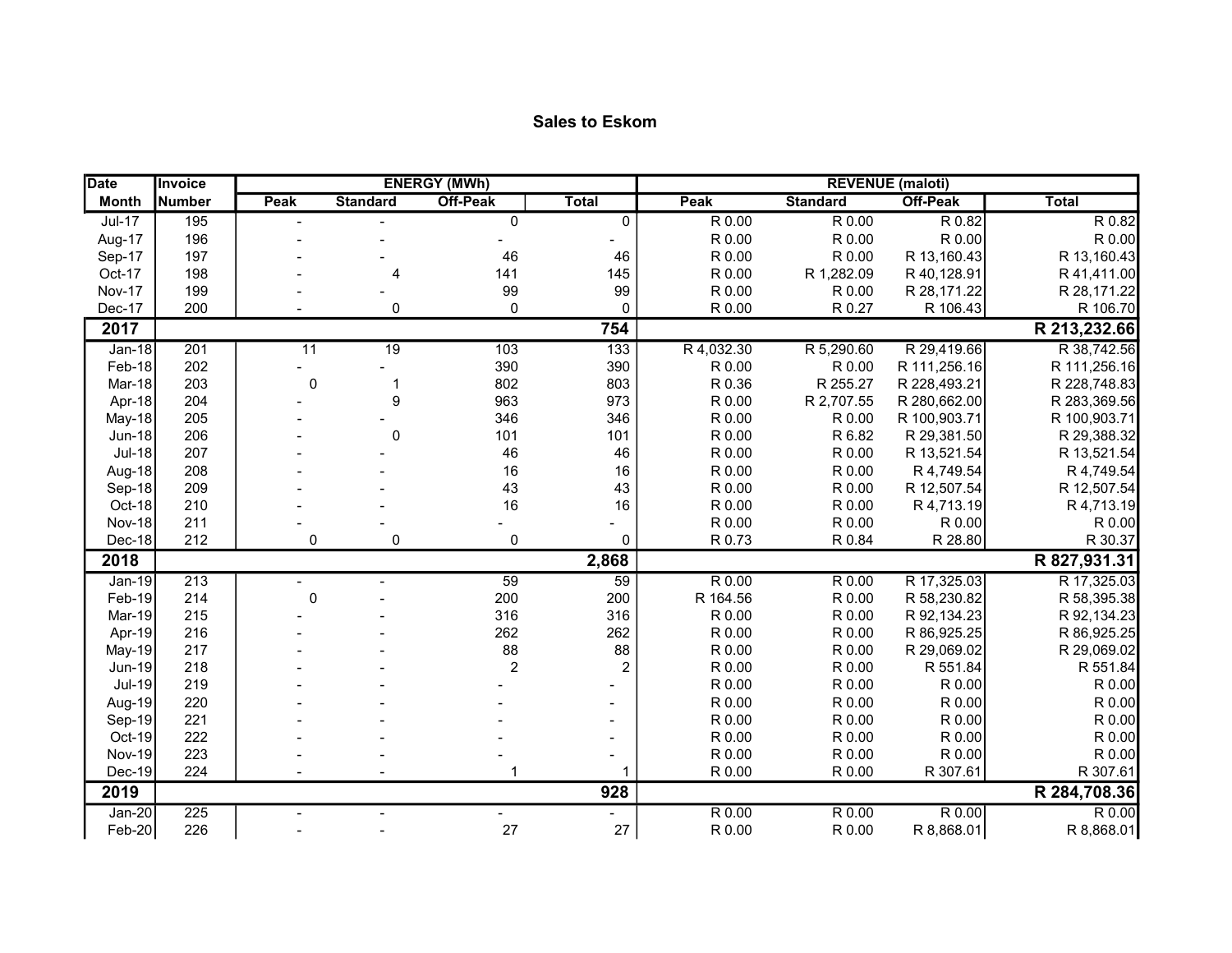| <b>Date</b>   | Invoice |      |                 | <b>ENERGY (MWh)</b> |                 | <b>REVENUE</b> (maloti) |                     |              |              |  |  |
|---------------|---------|------|-----------------|---------------------|-----------------|-------------------------|---------------------|--------------|--------------|--|--|
| <b>Month</b>  | Number  | Peak | <b>Standard</b> | Off-Peak            | <b>Total</b>    | Peak                    | <b>Standard</b>     | Off-Peak     | <b>Total</b> |  |  |
| Mar-20        | 227     |      | $\mathbf 1$     | 86                  | $\overline{87}$ | R 0.00                  | R 331.17            | R 28,447.76  | R 28,778.93  |  |  |
| Apr-20        | 228     |      | $\overline{A}$  | 359                 | 363             | R 0.00                  | R 1,509.47          | R 129,572.46 | R 131,081.93 |  |  |
| May-20        | 229     |      |                 | 6                   | 6               | R 0.00                  | R 0.00              | R 2,155.10   | R 2,155.10   |  |  |
| <b>Jun-20</b> | 230     |      |                 |                     |                 | R 0.00                  | R 0.00              | R 0.00       | R 0.00       |  |  |
| <b>Jul-20</b> | 231     |      |                 |                     |                 | R 0.00                  | R 0.00              | R 0.00       | R 0.00       |  |  |
| Aug-20        | 232     |      |                 |                     |                 | R 0.00                  | R 0.00              | R 0.00       | R 0.00       |  |  |
| Sep-20        | 233     |      |                 |                     |                 | R 0.00                  | R 0.00              | R 0.00       | R 0.00       |  |  |
| Oct-20        | 234     |      |                 | $\mathbf 0$         | 0               | R 0.00                  | R 0.00              | R 3.12       | R 3.12       |  |  |
| <b>Nov-20</b> | 235     | 0    | $\mathbf 0$     |                     | 0               | R 0.45                  | R 1.04              | R 0.00       | R 1.49       |  |  |
| $Dec-20$      | 236     |      |                 |                     |                 | R 0.00                  | R 0.00              | R 0.00       | R 0.00       |  |  |
| 2020          |         |      |                 |                     | 483             |                         |                     |              | R 170,888.58 |  |  |
| $Jan-21$      | 237     |      | $\mathbf{0}$    | 392                 | 392             | R 0.00                  | R 12.82             | R 141,335.46 | R 141,348.28 |  |  |
| Feb-21        | 238     |      |                 | 103                 | 103             | R 0.00                  | R 0.00              | R 37,339.51  | R 37,339.51  |  |  |
| Mar-21        | 239     |      |                 | 0                   | $\pmb{0}$       | R 0.00                  | R 0.00              | R 53.69      | R 53.69      |  |  |
| Apr-21        | 240     |      |                 | 9                   | 9               | R 0.00                  | R 0.00              | R 3,581.28   | R 3,581.28   |  |  |
| $May-21$      | 241     |      |                 | 27                  | 27              | R 0.00                  | R 0.00              | R 11,388.22  | R 11,388.22  |  |  |
| $Jun-21$      | 242     |      |                 | 0                   | $\mathbf 0$     | R 0.00                  | R 0.00              | R 1.20       | R 1.20       |  |  |
| $Jul-21$      | 243     |      |                 | 3                   | 3               | R 0.00                  | R 0.00              | R 1,253.67   | R 1,253.67   |  |  |
| Aug-21        | 244     |      |                 |                     |                 | R 0.00                  | R 0.00              | R 0.00       | R 0.00       |  |  |
| Sep-21        | 245     |      | $\overline{2}$  | 73                  | 75              | R 0.00                  | R 899.41            | R 30,316.78  | R 31,216.18  |  |  |
| Oct-21        | 246     |      |                 | 108                 | 108             | R 0.00                  | R 0.00              | R 44,917.27  | R 44,917.27  |  |  |
| <b>Nov-21</b> | 247     |      |                 | 21                  | 21              | R 0.00                  | R 0.00              | R 8,731.45   | R 8,731.45   |  |  |
| Dec-21        | 248     |      | 3               | 414                 | 417             | R 0.00                  | R 1,415.86          | R 171,821.91 | R 173,237.77 |  |  |
| 2021          |         |      |                 |                     | 1,156           |                         |                     |              | R 453,068.51 |  |  |
| $Jan-22$      | 249     |      |                 | 283                 | 283             | R 0.00                  | $\overline{R}$ 0.00 | R 117,300.09 | R 117,300.09 |  |  |
| Feb-22        | 250     |      |                 |                     |                 | R 0.00                  | R 0.00              | R 0.00       | R 0.00       |  |  |
| Mar-22        | 251     |      |                 |                     |                 | R 0.00                  | R 0.00              | R 0.00       | R 0.00       |  |  |
| Apr-22        | 252     |      |                 |                     |                 | R 0.00                  | R 0.00              | R 0.00       | R 0.00       |  |  |
| May-22        | 253     |      |                 |                     |                 | R 0.00                  | R 0.00              | R 0.00       | R 0.00       |  |  |
| <b>Jun-22</b> | 254     |      |                 |                     |                 | R 0.00                  | R 0.00              | R 0.00       | R 0.00       |  |  |
| <b>Jul-22</b> | 255     |      |                 |                     |                 | R 0.00                  | R 0.00              | R 0.00       | R 0.00       |  |  |
| Aug-22        | 256     |      |                 |                     |                 | R 0.00                  | R 0.00              | R 0.00       | R 0.00       |  |  |
| Sep-22        | 257     |      |                 |                     |                 | R 0.00                  | R 0.00              | R 0.00       | R 0.00       |  |  |
| Oct-22        | 258     |      |                 |                     |                 | R 0.00                  | R 0.00              | R 0.00       | R 0.00       |  |  |
| <b>Nov-22</b> | 259     |      |                 |                     |                 | R 0.00                  | R 0.00              | R 0.00       | R 0.00       |  |  |